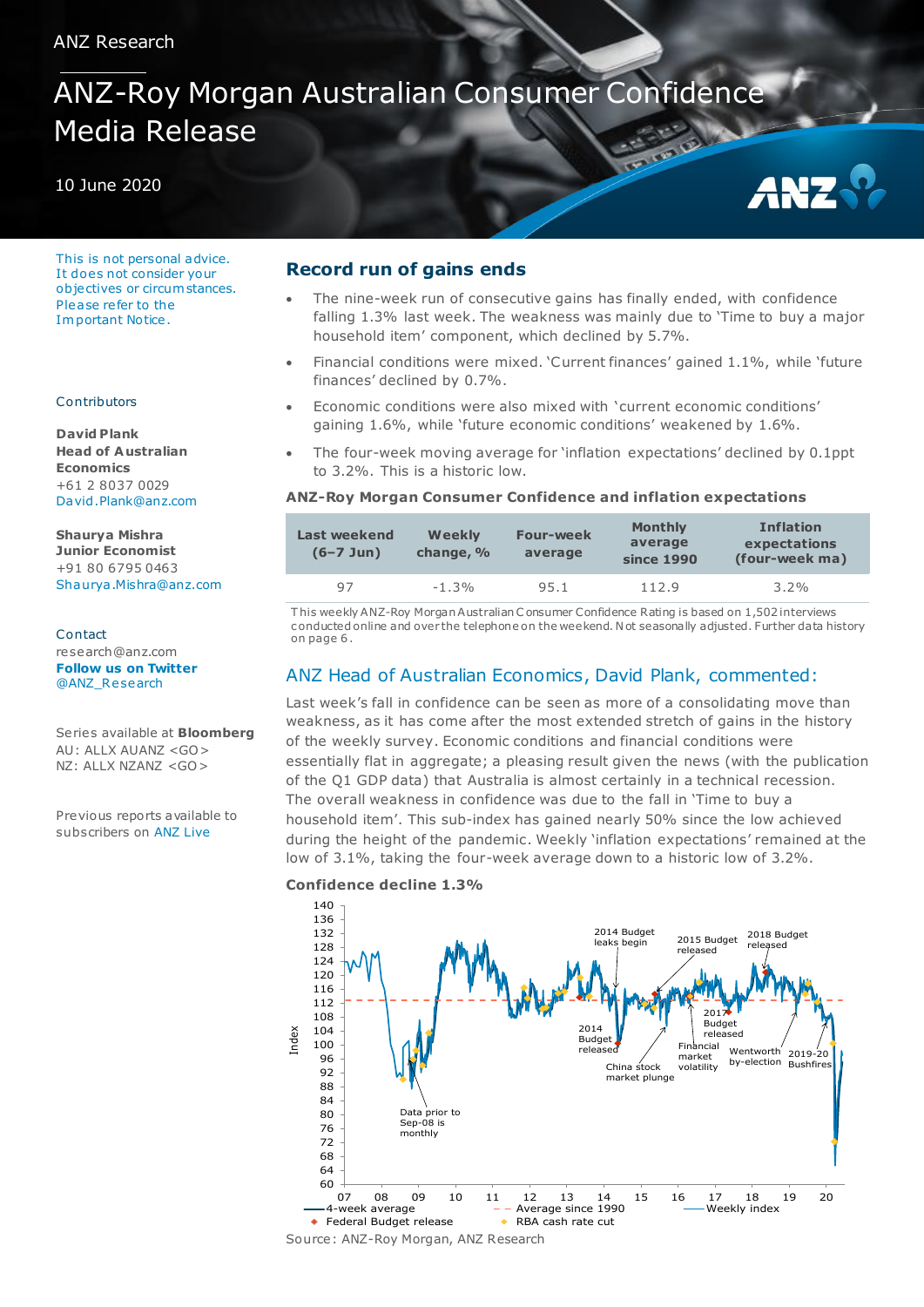

**Figure 1. Confidence in financial and economic conditions changed little** 

#### Source: ANZ-Roy Morgan

Note: \*Financial conditions index is an average of 'financial situation compared to a year ago' and 'financial situation next year' sub-indices. \*\*Economic conditions index is an average of 'economic conditions in 12 months' and 'economic conditions in five years' sub-indices.



**Figure 2. Gain in 'Current finances'**

Source: ANZ-Roy Morgan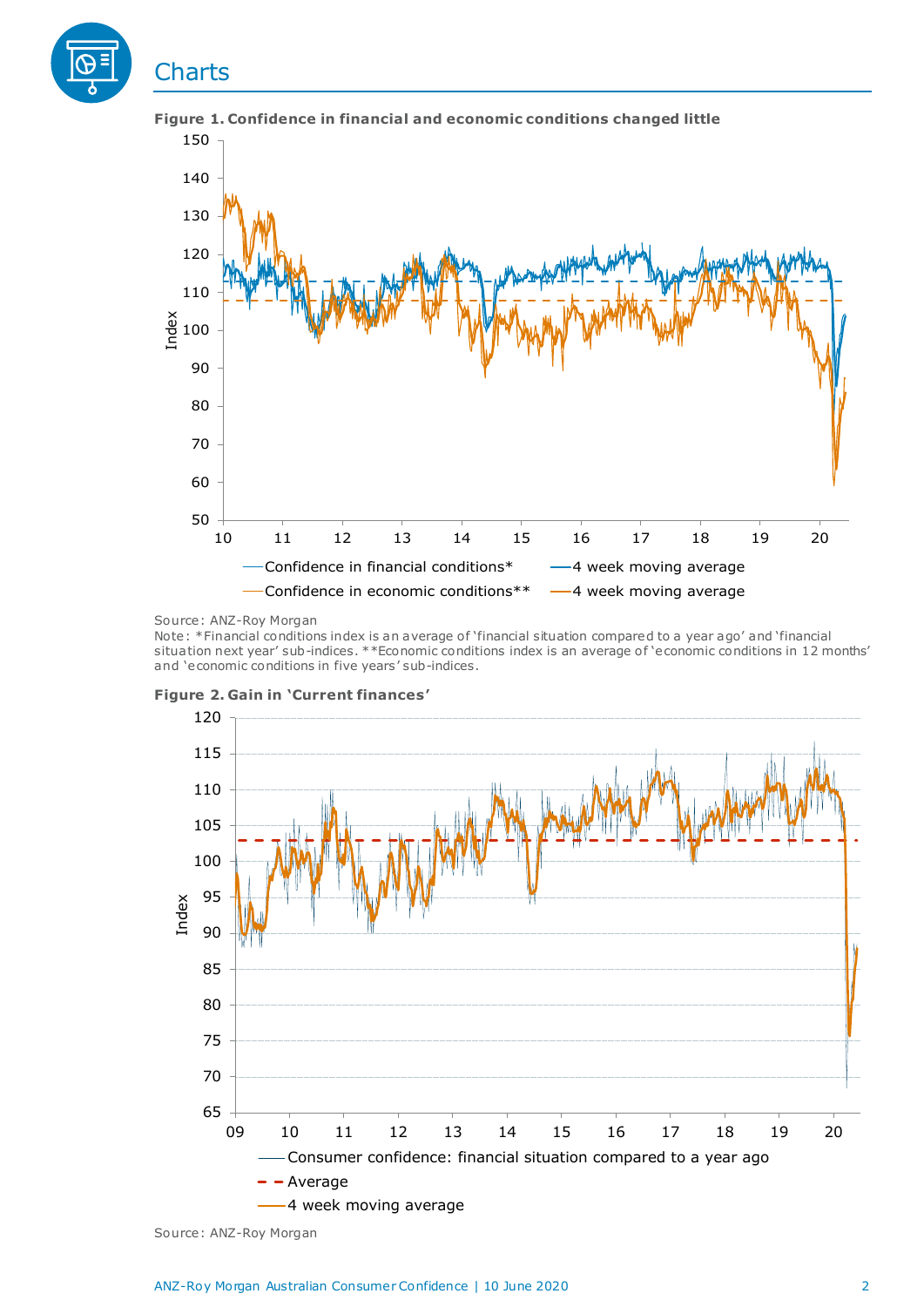



**Figure 3. … while 'Future financial conditions' declined**

Source: ANZ-Roy Morgan



**Figure 4. 'Current economic conditions' was up by 1.6%, its third straight weekly gain**

Source: ANZ-Roy Morgan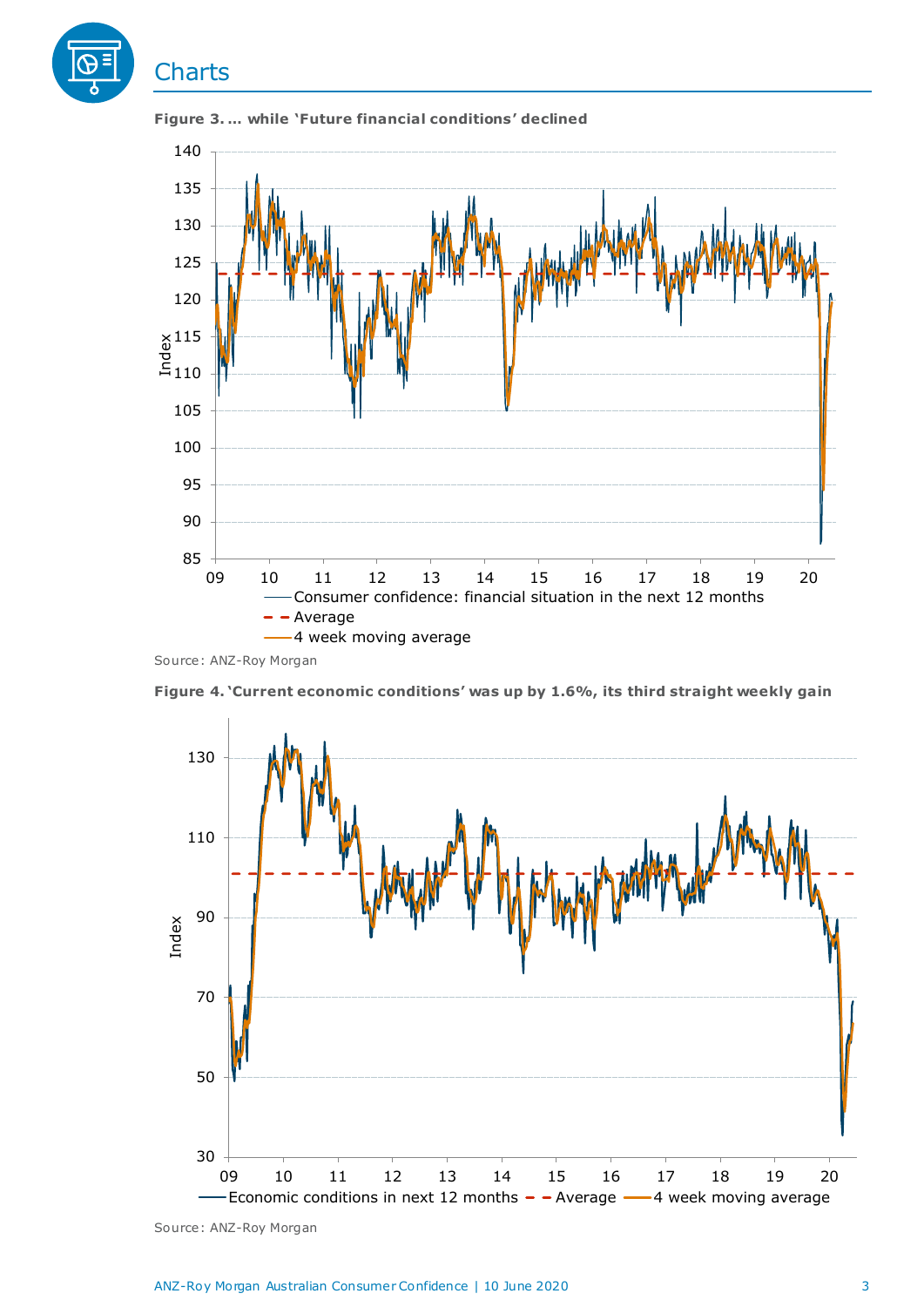



**Figure 5. … while 'Future economic conditions' declined by 1.6%** 

**Figure 6. 'Time to buy a household item' fell, after rising for four straight weeks**



Source: ANZ-Roy Morgan

Source: ANZ-Roy Morgan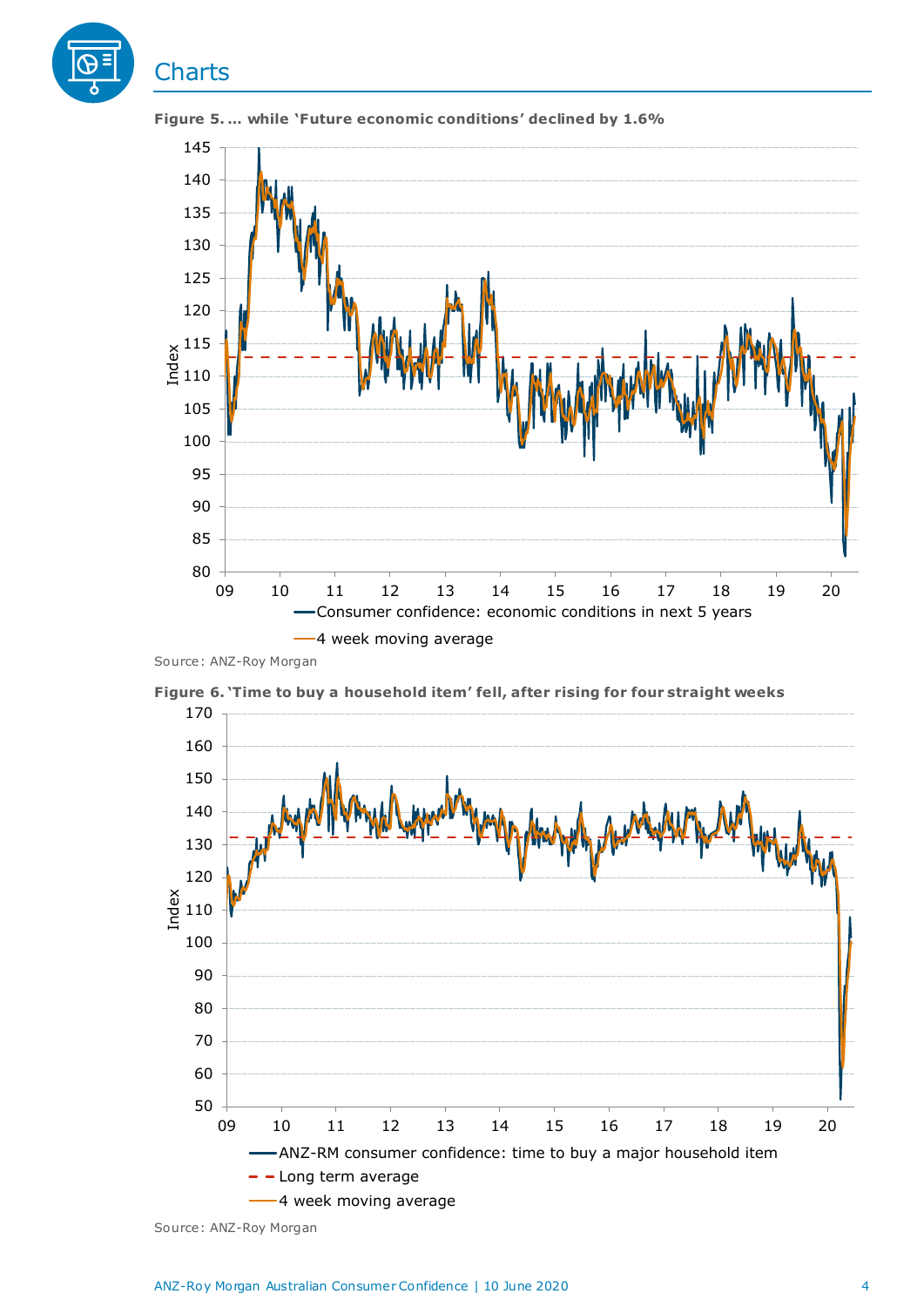





Source: ANZ-Roy Morgan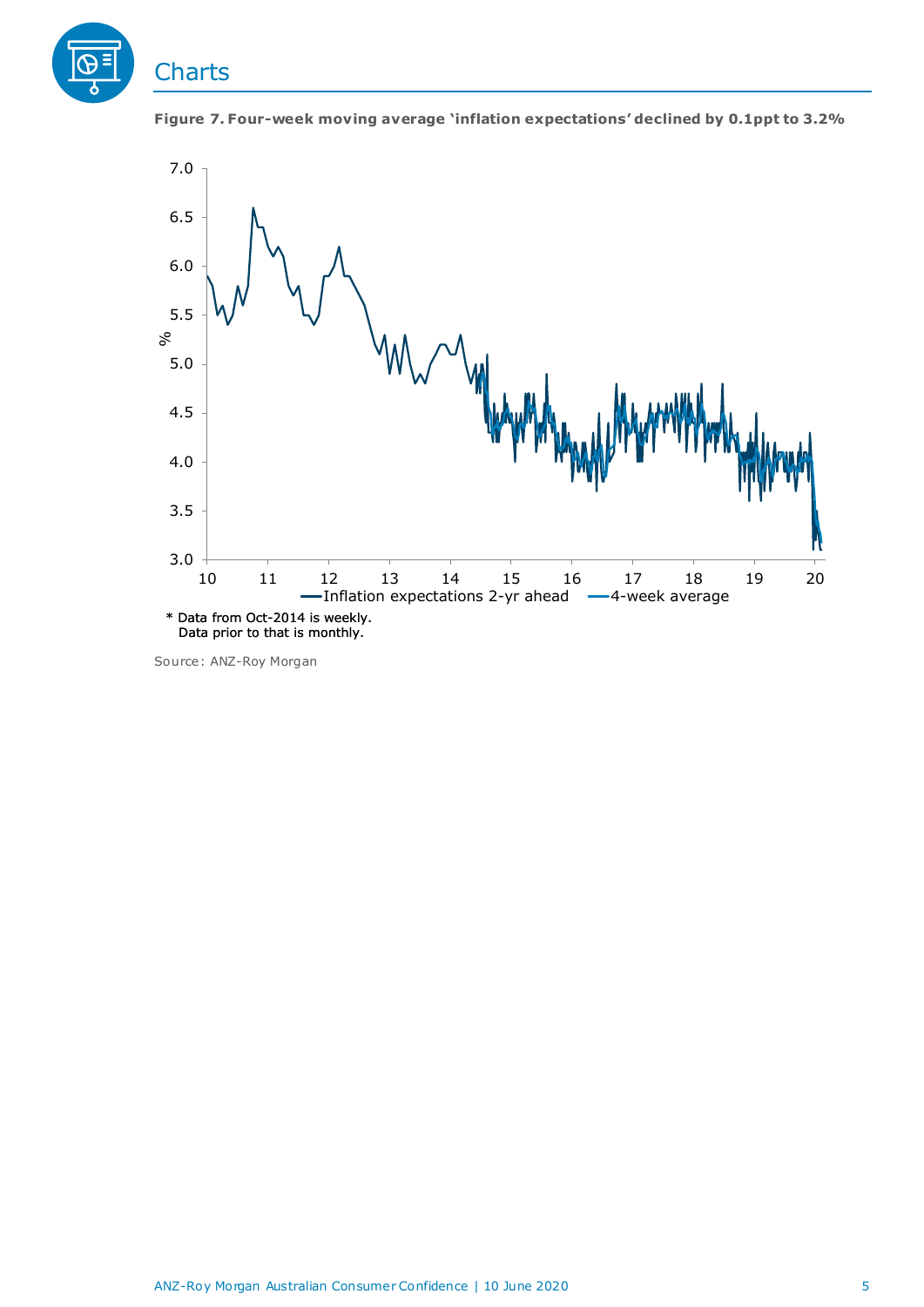

|                                 | <b>Headline index</b>   |                              |                                                        | <b>Subindicies</b>                     |                                        |                                                        | <b>Inflation Expectations</b>                  |                                                            |  |
|---------------------------------|-------------------------|------------------------------|--------------------------------------------------------|----------------------------------------|----------------------------------------|--------------------------------------------------------|------------------------------------------------|------------------------------------------------------------|--|
|                                 | <b>Last week moving</b> | 4-week<br>average            | 1. Financial<br>situation<br>compared to<br>a year ago | 2. Financial<br>situation<br>next year | 3. Economic<br>conditions<br>next year | 4.<br><b>Economic</b><br>conditions<br>next 5<br>years | 5. Time to<br>buy a major<br>household<br>item | <b>6. Inflation</b><br>expectations 2-year<br>ahead $(% )$ |  |
| Avg since                       |                         |                              |                                                        |                                        |                                        |                                                        |                                                |                                                            |  |
| 2001                            | 116                     | ÷                            | 103                                                    | 124                                    | 104                                    | 113                                                    | 133                                            |                                                            |  |
| <b>2011 avg</b>                 | 114                     | ÷,                           | 97                                                     | 117                                    | 101                                    | 116                                                    | 140                                            | 6.0                                                        |  |
| <b>2012 avg</b>                 | 113                     | $\qquad \qquad \blacksquare$ | 99                                                     | 118                                    | 97                                     | 113                                                    | 138                                            | 5.8                                                        |  |
| 2013 avg                        | 119                     |                              | 104                                                    | 128                                    | 106                                    | 118                                                    | 139                                            | 5.0                                                        |  |
| <b>2014 avg</b>                 | 111                     | ÷,                           | 104                                                    | 121                                    | 94                                     | 106                                                    | 132                                            | 4.9                                                        |  |
| <b>2015 avg</b>                 | 112                     |                              | 107                                                    | 124                                    | 94                                     | 106                                                    | 131                                            | 4.4                                                        |  |
| <b>2016 avg</b>                 | 115<br>P                | $\qquad \qquad \blacksquare$ | 109                                                    | 127                                    | 99                                     | 108                                                    | 134                                            | 4.1                                                        |  |
| <b>2017 avg</b>                 | 114<br>P.               |                              | 105                                                    | 124                                    | 100                                    | 105                                                    | 135                                            | 4.4                                                        |  |
| <b>2018 avg</b>                 | 119<br>$\pmb{r}$<br>114 | ÷,<br>$\sim$                 | 108<br>109                                             | 126<br>126                             | 109<br>101                             | 113<br>109                                             | 135<br>126                                     | 4.4                                                        |  |
| <b>2019 avg</b><br>$14$ -Jul-19 | 115.9                   |                              | 110.0                                                  | 125.2                                  | 102.3                                  | 108.0                                                  | 133.8                                          | 4.0<br>4.1                                                 |  |
| $21 -$ Jul-19                   | 116.3                   | 116.7<br>117.2               | 113.1                                                  | 125.6                                  | 105.8                                  | 109.1                                                  | 127.9                                          | 4.2                                                        |  |
| $28 -$ Jul-19                   | 118.5                   | 117.1                        | 112.1                                                  | 127.1                                  | 111.9                                  | 109.1                                                  | 132.4                                          | 4.0                                                        |  |
| 04-Aug-19                       | 115.8                   | 116.6                        | 107.3                                                  | 124.7                                  | 105.1                                  | 113.2                                                  | 128.9                                          | 3.7                                                        |  |
| $11 - Aug-19$                   | 115.5                   | 116.5                        | 110.1                                                  | 127.7                                  | 100.6                                  | 112.9                                                  | 126.3                                          | 3.9                                                        |  |
| 18-Aug-19                       | 112.8                   | 115.7                        | 110.3                                                  | 128.5                                  | 96.8                                   | 104.0                                                  | 124.5                                          | 3.8                                                        |  |
| 25-Aug-19                       | 114.1                   | 114.6                        | 116.8                                                  | 124.7                                  | 95.4                                   | 104.2                                                  | 129.5                                          | 4.1                                                        |  |
| 01-Sep-19                       | 114.4                   | 114.2                        | 113.0                                                  | 126.3                                  | 92.8                                   | 108.2                                                  | 131.7                                          | 4.2                                                        |  |
| 08-Sep-19                       | 113.3                   | 113.7                        | 111.7                                                  | 128.5                                  | 94.1                                   | 110.1                                                  | 122.3                                          | 4.0                                                        |  |
| 15-Sep-19                       | 109.3                   | 112.8                        | 106.6                                                  | 122.3                                  | 93.5                                   | 101.7                                                  | 122.6                                          | 3.9                                                        |  |
| 22-Sep-19                       | 110.1                   | 111.8                        | 108.6                                                  | 124.3                                  | 96.9                                   | 102.7                                                  | 118.0                                          | 4.1                                                        |  |
| 29-Sep-19                       | 114.7                   | 111.9                        | 114.9                                                  | 129.1                                  | 98.3                                   | 107.0                                                  | 124.3                                          | 4.1                                                        |  |
| 06-Oct-19                       | 112.3                   | 111.6                        | 109.5                                                  | 122.7                                  | 96.6                                   | 105.8                                                  | 126.8                                          | 4.1                                                        |  |
| $13 - Oct-19$                   | 110.9                   | 112.0                        | 109.7                                                  | 123.5                                  | 95.6                                   | 104.0                                                  | 121.9                                          | 4.1                                                        |  |
| $20 - Oct - 19$                 | 111.6                   | 112.4                        | 107.1                                                  | 124.0                                  | 95.9                                   | 102.9                                                  | 128.1                                          | 4.1                                                        |  |
| 27-Oct-19                       | 110.4                   | 111.3                        | 112.5                                                  | 124.5                                  | 92.1                                   | 99.0                                                   | 123.9                                          | 3.9                                                        |  |
| 03-Nov-19                       | 113.5                   | 111.6                        | 114.3                                                  | 127.7                                  | 94.5                                   | 105.7                                                  | 125.5                                          | 3.9                                                        |  |
| $10-Nov-19$                     | 111.1                   | 111.7                        | 110.6                                                  | 125.6                                  | 93.0                                   | 106.0                                                  | 120.6                                          | 4.1                                                        |  |
| 17-Nov-19                       | 109.9                   | 111.2                        | 110.9                                                  | 125.8                                  | 90.6                                   | 100.8                                                  | 121.1                                          | 3.8                                                        |  |
| 24-Nov-19                       | 106.8                   | 110.3                        | 110.8                                                  | 120.3                                  | 89.4                                   | 96.2                                                   | 117.1                                          | 3.8                                                        |  |
| $01$ -Dec-19                    | 108.1                   | 109.0                        | 109.0                                                  | 125.4                                  | 85.7                                   | 97.2                                                   | 123.3                                          | 4.1                                                        |  |
| 08-Dec-19                       | 109.0<br>108.0          | 108.5<br>108.0               | 110.1<br>108.4                                         | 120.5<br>124.9                         | 89.0<br>90.4                           | 99.8<br>98.6                                           | 125.6<br>117.6                                 | 3.9<br>4.1                                                 |  |
| 15-Dec-19<br>05-Jan-20          | 106.2                   | 107.8                        | 112.7                                                  | 125.3                                  | 78.7                                   | 90.6                                                   | 123.3                                          | 3.7                                                        |  |
| 12-Jan-20                       | 107.3                   | 107.6                        | 106.5                                                  | 126.0                                  | 83.5                                   | 98.4                                                   | 121.9                                          | 3.8                                                        |  |
| 19-Jan-20                       | 108.3                   | 107.5                        | 110.1                                                  | 122.9                                  | 85.3                                   | 95.4                                                   | 127.6                                          | 4.1                                                        |  |
| 26-Jan-20                       | 108.0                   | 107.5                        | 109.5                                                  | 123.5                                  | 83.8                                   | 98.7                                                   | 124.5                                          | 4.0                                                        |  |
| 02-Feb-20                       | 108.5                   | 108.0                        | 109.8                                                  | 123.1                                  | 85.6                                   | 96.2                                                   | 127.8                                          | 4.2                                                        |  |
| 09-Feb-20                       | 107.8                   | 108.2                        | 106.5                                                  | 127.8                                  | 82.1                                   | 101.3                                                  | 121.4                                          | 3.9                                                        |  |
| 16-Feb-20                       | 109.1                   | 108.4                        | 108.6                                                  | 127.7                                  | 87.4                                   | 101.3                                                  | 120.3                                          | 3.9                                                        |  |
| 23-Feb-20                       | 108.3                   | 108.4                        | 104.3                                                  | 121.1                                  | 89.5                                   | 104.0                                                  | 122.4                                          | 4.1                                                        |  |
| 01-Mar-20                       | 104.8                   | 107.5                        | 108.3                                                  | 122.2                                  | 74.6                                   | 101.0                                                  | 117.8                                          | 4.1                                                        |  |
| 08-Mar-20                       | 100.4                   | 105.7                        | 104.0                                                  | 117.8                                  | 68.6                                   | 102.7                                                  | 109.1                                          | 4.1                                                        |  |
| 15-Mar-20                       | 100.0                   | 103.4                        | 107.1                                                  | 117.2                                  | 62.2                                   | 104.9                                                  | 108.9                                          | 4.0                                                        |  |
| 22-Mar-20                       | 72.2                    | 94.4                         | 81.5                                                   | 87.0                                   | 39.1                                   | 84.9                                                   | 68.4                                           | 3.8                                                        |  |
| 29-Mar-20                       | 65.3                    | 84.5                         | 68.4                                                   | 87.5                                   | 35.4                                   | 82.9                                                   | 52.1                                           | 4.3                                                        |  |
| 05-Apr-20                       | 71.9                    | 77.4                         | 74.4                                                   | 97.5                                   | 44.1                                   | 82.4                                                   | 61.2                                           | 4.1                                                        |  |
| 12-Apr-20                       | 78.2                    | 71.9                         | 80.9                                                   | 105.2                                  | 46.9                                   | 92.1                                                   | 66.1                                           | 3.8                                                        |  |
| 19-Apr-20                       | 84.2                    | 74.9                         | 78.8                                                   | 112.1                                  | 51.4                                   | 98.3                                                   | 80.3                                           | 3.1                                                        |  |
| 26-Apr-20                       | 85.0                    | 79.8                         | 79.1                                                   | 108.4                                  | 58.1                                   | 92.5                                                   | 86.9                                           | 3.6                                                        |  |
| 03-May-20                       | 89.5                    | 84.2                         | 83.3                                                   | 114.8                                  | 59.4                                   | 105.2                                                  | 84.7                                           | 3.2                                                        |  |
| $10$ -May-20                    | 90.3                    | 87.3                         | 81.4                                                   | 116.8                                  | 60.7                                   | 100.9                                                  | 91.6                                           | 3.5                                                        |  |
| 17-May-20                       | 92.3                    | 89.3                         | 88.6                                                   | 117.0                                  | 58.5                                   | 102.4                                                  | 94.9                                           | 3.3                                                        |  |
| 24-May-20                       | 92.7                    | 91.2                         | 87.0                                                   | 120.7                                  | 58.7                                   | 99.9                                                   | 97.3                                           | 3.2                                                        |  |
| 31-May-20                       | 98.3<br>97.0            | 93.4                         | 87.5                                                   | 120.9                                  | 67.9                                   | 107.4                                                  | 107.9                                          | 3.1<br>3.1                                                 |  |
| 07-Jun-20                       |                         | 95.1                         | 88.5                                                   | 120.0                                  | 69.0                                   | 105.7                                                  | 101.7                                          |                                                            |  |

Source: ANZ-Roy Morgan